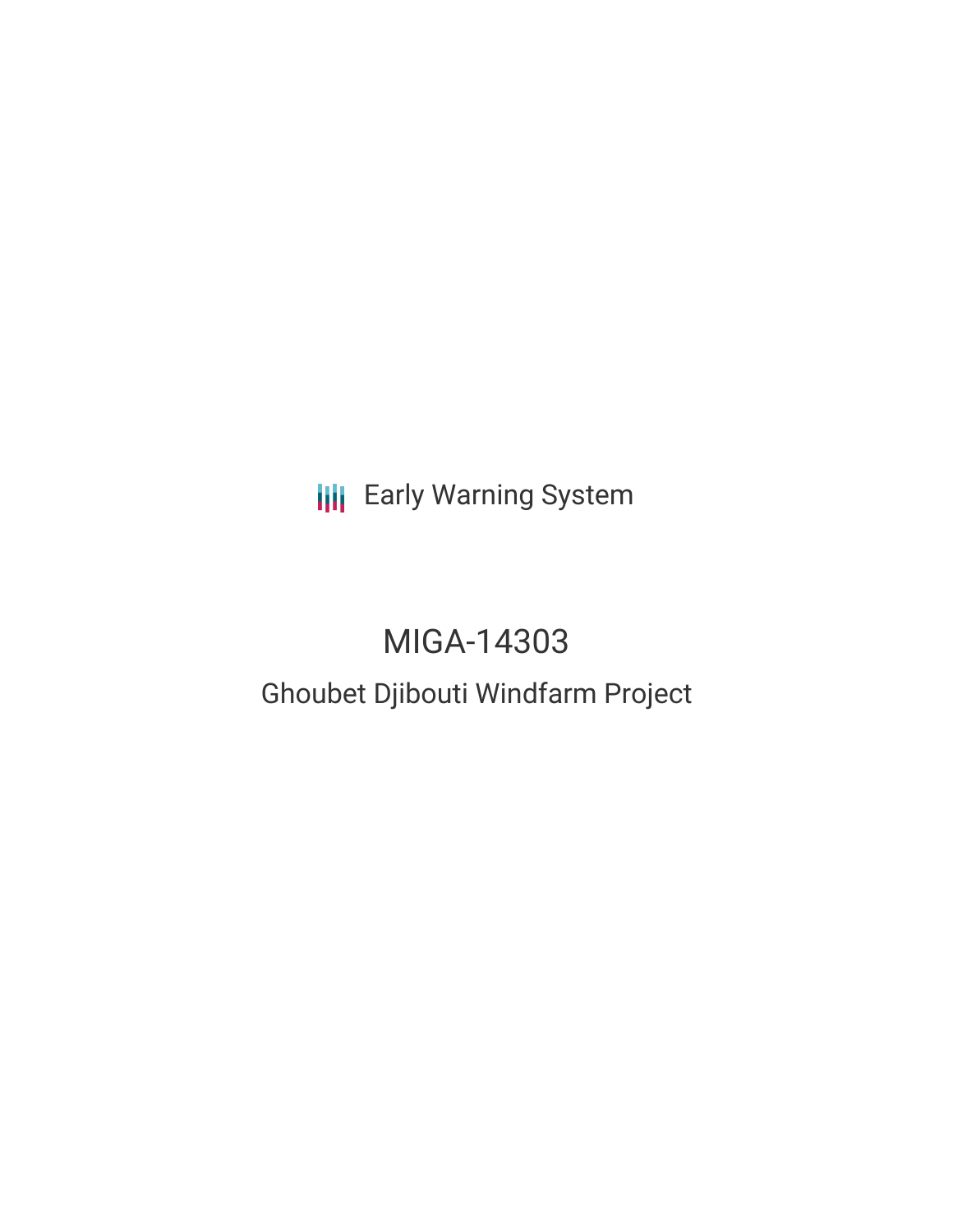#### **Quick Facts**

| <b>Countries</b>               | Djibouti                                        |
|--------------------------------|-------------------------------------------------|
| <b>Specific Location</b>       | Arta Region                                     |
| <b>Financial Institutions</b>  | Multilateral Investment Guarantee Agency (MIGA) |
| <b>Status</b>                  | Proposed                                        |
| <b>Bank Risk Rating</b>        | B                                               |
| <b>Voting Date</b>             | 2019-04-01                                      |
| <b>Borrower</b>                | Djibouti Wind LP                                |
| <b>Sectors</b>                 | Energy                                          |
| <b>Investment Type(s)</b>      | Guarantee                                       |
| <b>Investment Amount (USD)</b> | \$250.00 million                                |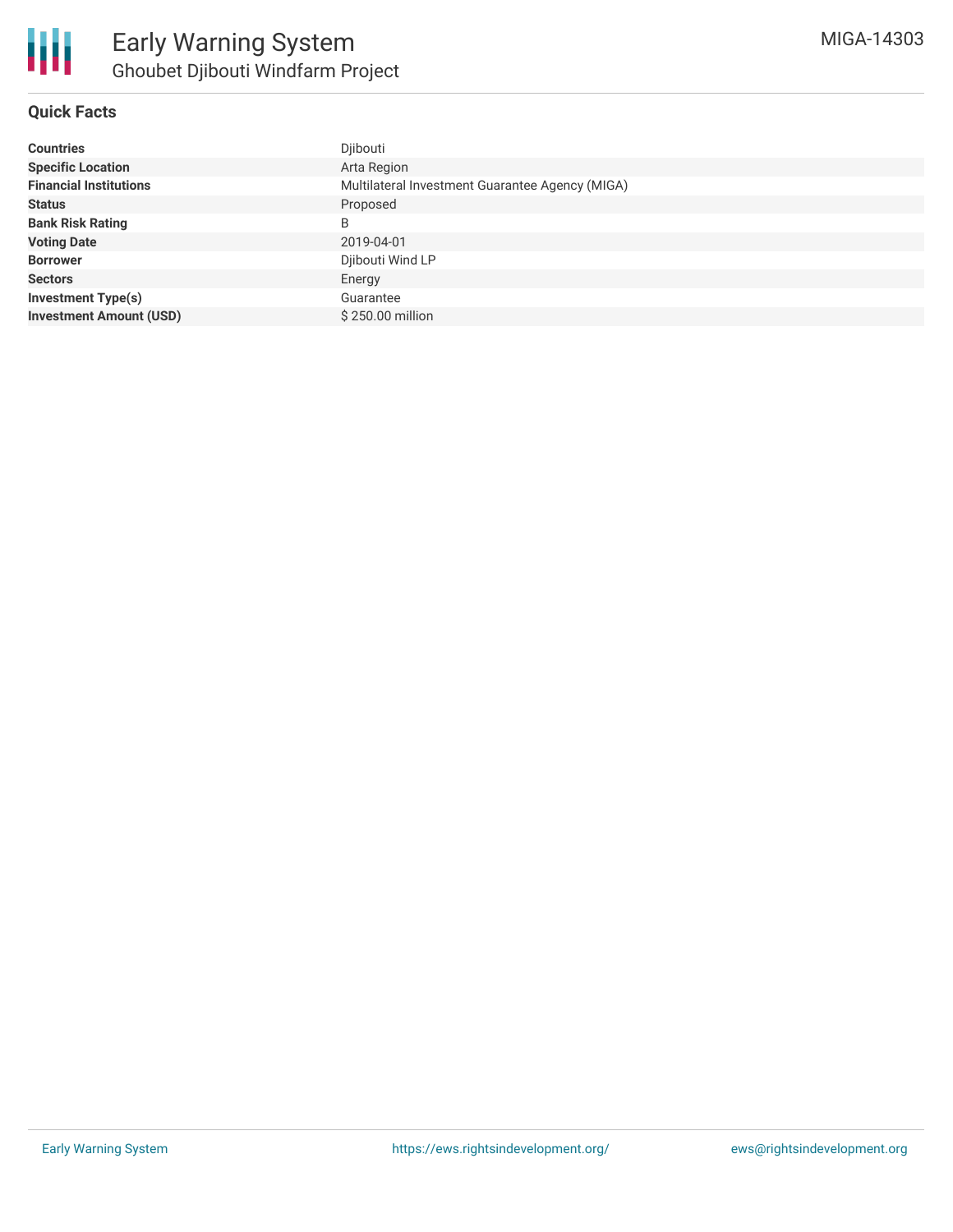

#### **Project Description**

The Ghoubet Wind Project is being developed by a consortium, including African Finance Corporation (AFC), FMO (Dutch Development Bank), Climate Investor One (CIO) and Great Horn Investment Holdings (GHIH). The Consortium has approached MIGA to guarantee their investment in the development of the Project. The Consortium will establish to a Project company to manage construction and operate the Project.

The Project involves the design, construction, operation and maintenance of a 60-megawatt (MW) wind farm in the Arta Region along the border with the Tadjura Region of Djibouti. The 395-hectare Project site is located approximately one kilometer west of Lake Ghoubet, where the N9 and N10 roads intersect. The Project will provide a total 60 MW of generating capacity, through approximately 15 wind turbines, each with a capacity of up to 4.8 MW and 150 m tip height (final number of turbines and turbine capacity will be determined in collaboration with the Engineering, Procurement and Construction (EPC) contractor). Approximately 10 km of access roads will be constructed within the Project area, and during construction, there will be a temporary construction compound with administration buildings and worker accommodation. A temporary concrete batching plant will also be required. Generated electricity will be fed via either above ground collector lines or buried cables to a substation within the Project site. A 230kV overhead transmission line, approximately 3.5 km in length, will be constructed by the Project to connect the windfarm substation to a planned Ghoubet substation (not funded as part of this Project) and the national grid system.

The Ghoubet substation and a double-circuit 230kV transmission Line from the substation to the existing Jaban substation (70 km approximately - near Djibouti City) is being constructed by Electricite de Djibouti (EDD)as part of the overall grid development plan for Djibouti. As the construction of this line is not dependent on the Project, it is not considered an Associated Facility (as defined in Performance Standard 1).

The nearest settlements are Lac Assal (approximately 24 households, 140 residents) located 500m north of the Project and Cite Moumina (approximately 105 households, 640 residents) located 600 m south of the Project. The Project site is rocky and barren with little vegetation and is not used by local communities other than intermittently as part of a migratory route for livestock. There are no Important Bird Areas (IBA) or Protected Areas within the discrete management unit considered for the Project.

The Project is currently in pre-construction phase, and an EPC contractor has yet to be engaged. Construction of the Project is expected to start in mid-2019 and take up to 18 months. It is estimated that the Project will require around 300 people during peak construction and up to 12 during operations.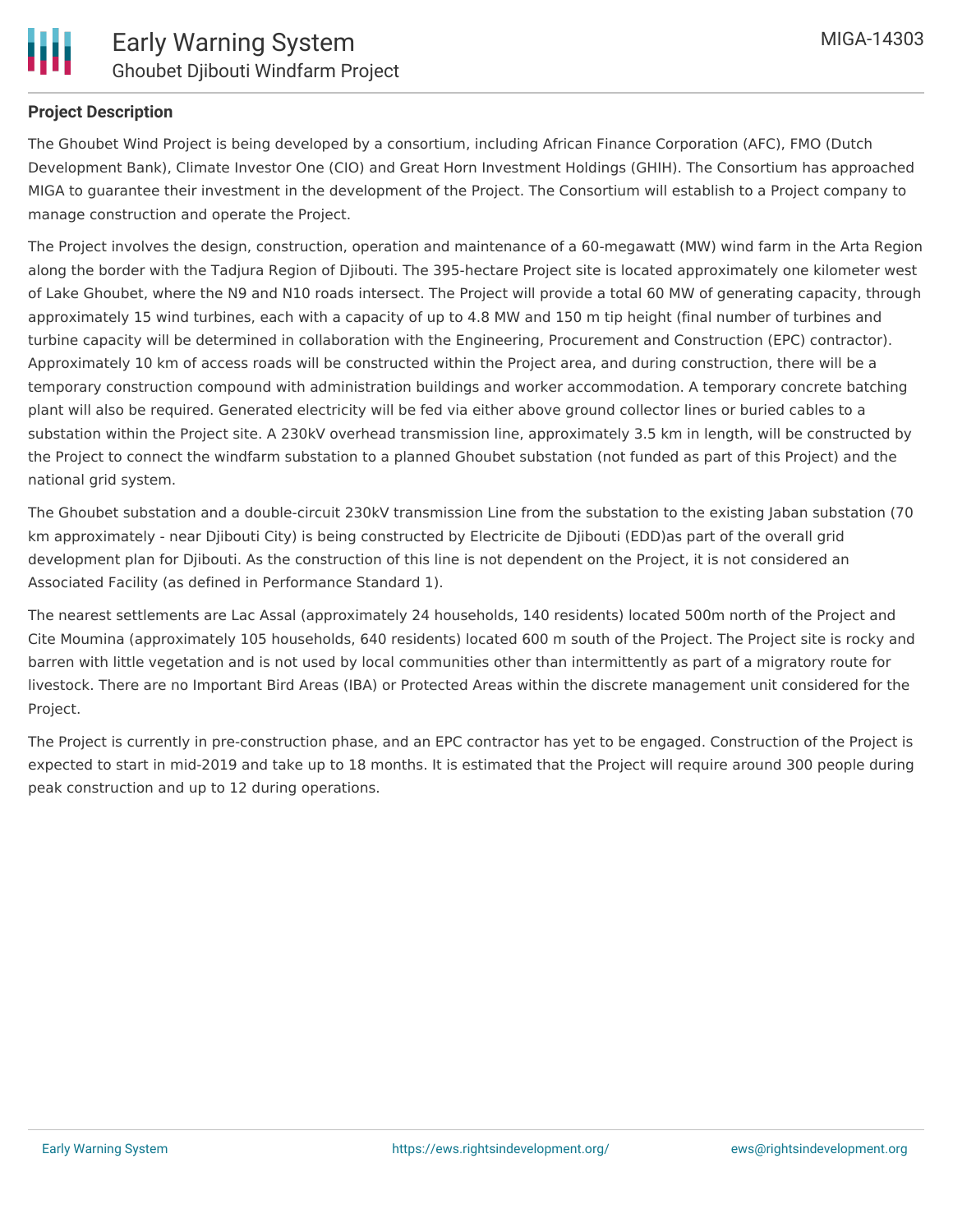#### **Investment Description**

Multilateral Investment Guarantee Agency (MIGA)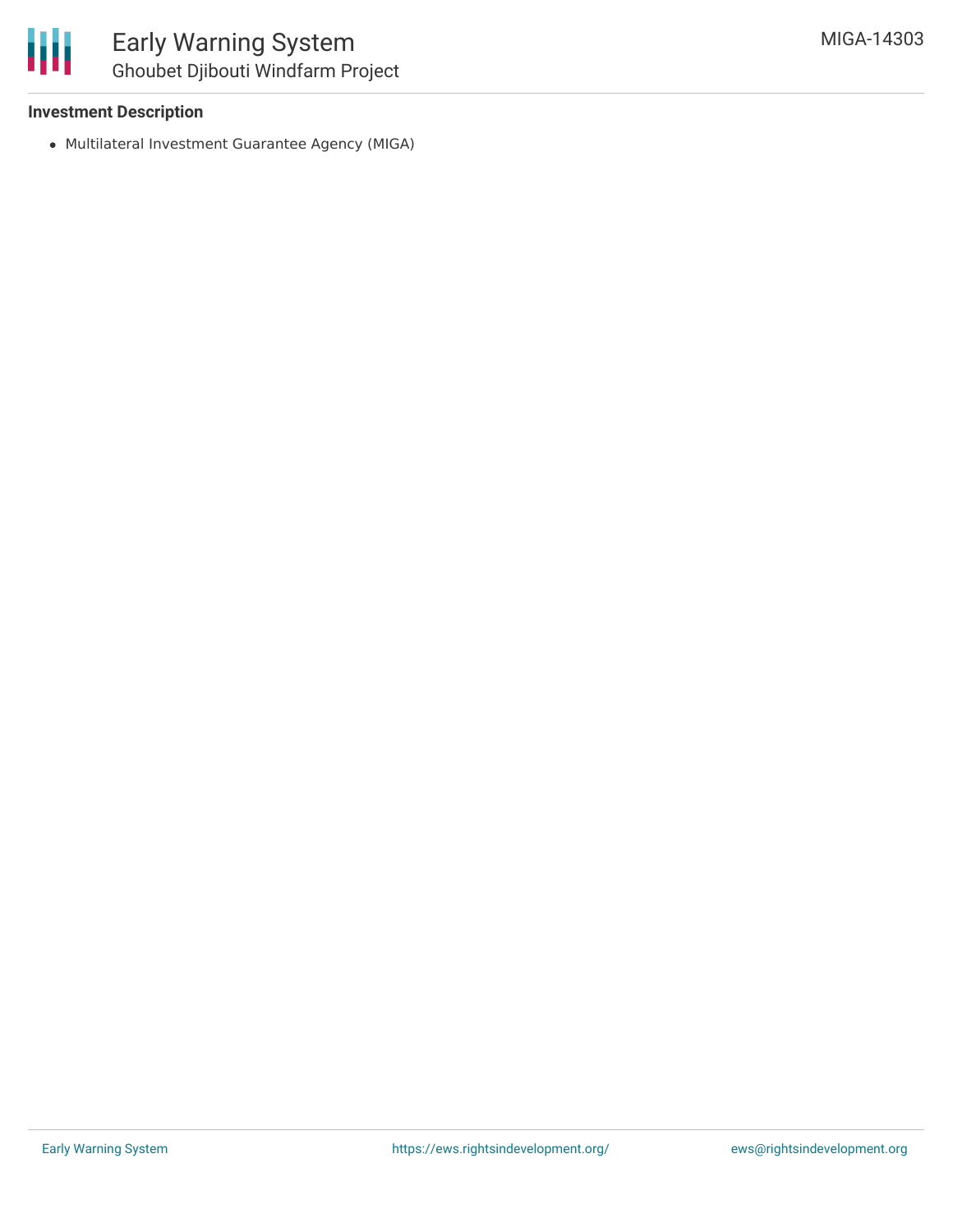

#### **Private Actors Description**

The Ghoubet Wind Project is being developed by a consortium, including African Finance Corporation (AFC), FMO (Dutch Development Bank), Climate Investor One (CIO) and Great Horn Investment Holdings (GHIH)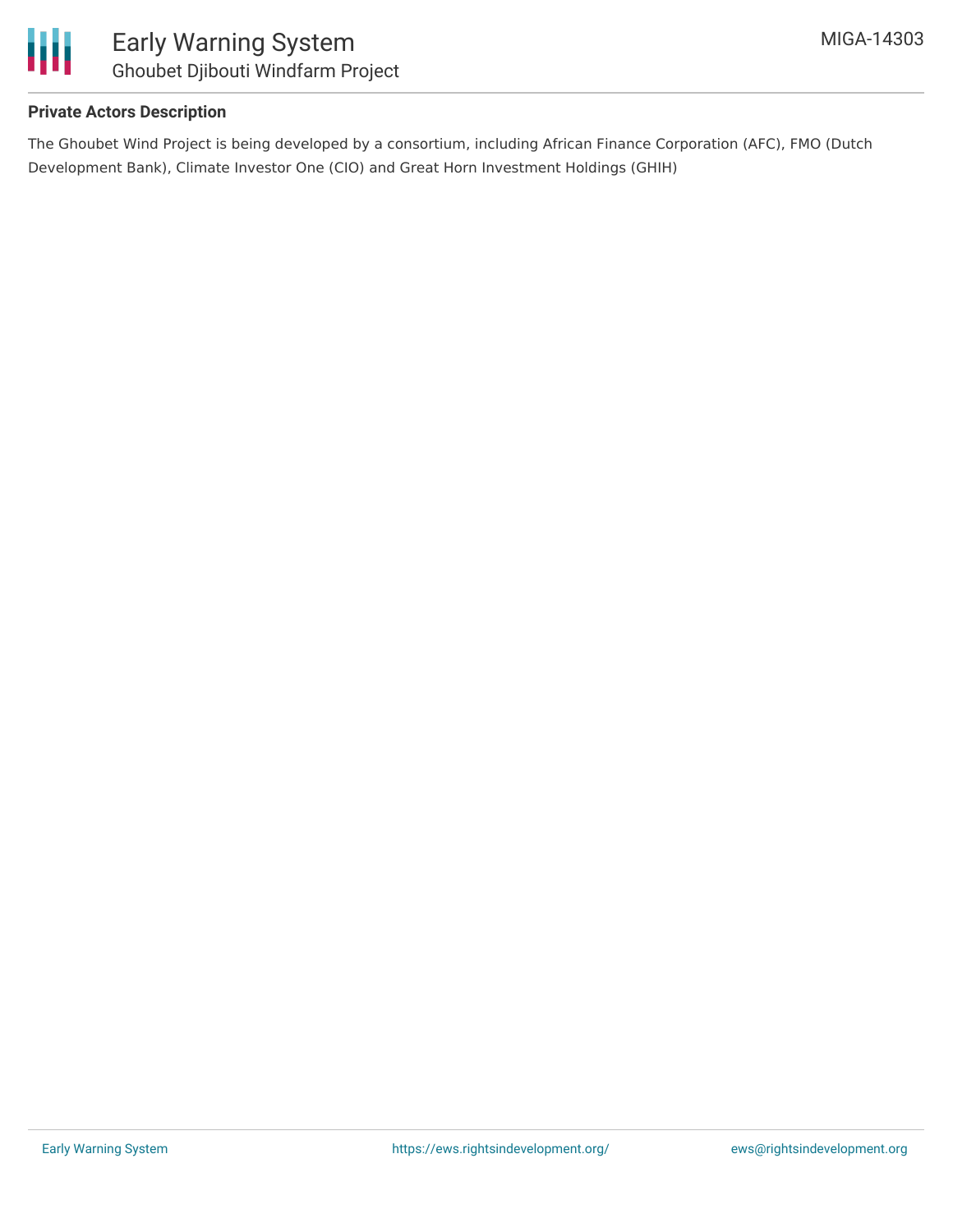

| <b>Private Actor 1</b>   | <b>Private Actor</b><br>1 Role | <b>Private Actor</b><br>l Sector | <b>Relation</b>          | <b>Private Actor 2</b>     | <b>Private Actor</b><br>2 Role | <b>Private Actor</b><br>2 Sector |
|--------------------------|--------------------------------|----------------------------------|--------------------------|----------------------------|--------------------------------|----------------------------------|
| $\overline{\phantom{0}}$ |                                | $\overline{\phantom{0}}$         | $\overline{\phantom{a}}$ | Africa Finance Corporation | Investor                       | $\sim$                           |
| $\overline{\phantom{0}}$ |                                |                                  |                          | Climate Investor One       | Investor                       | $\sim$                           |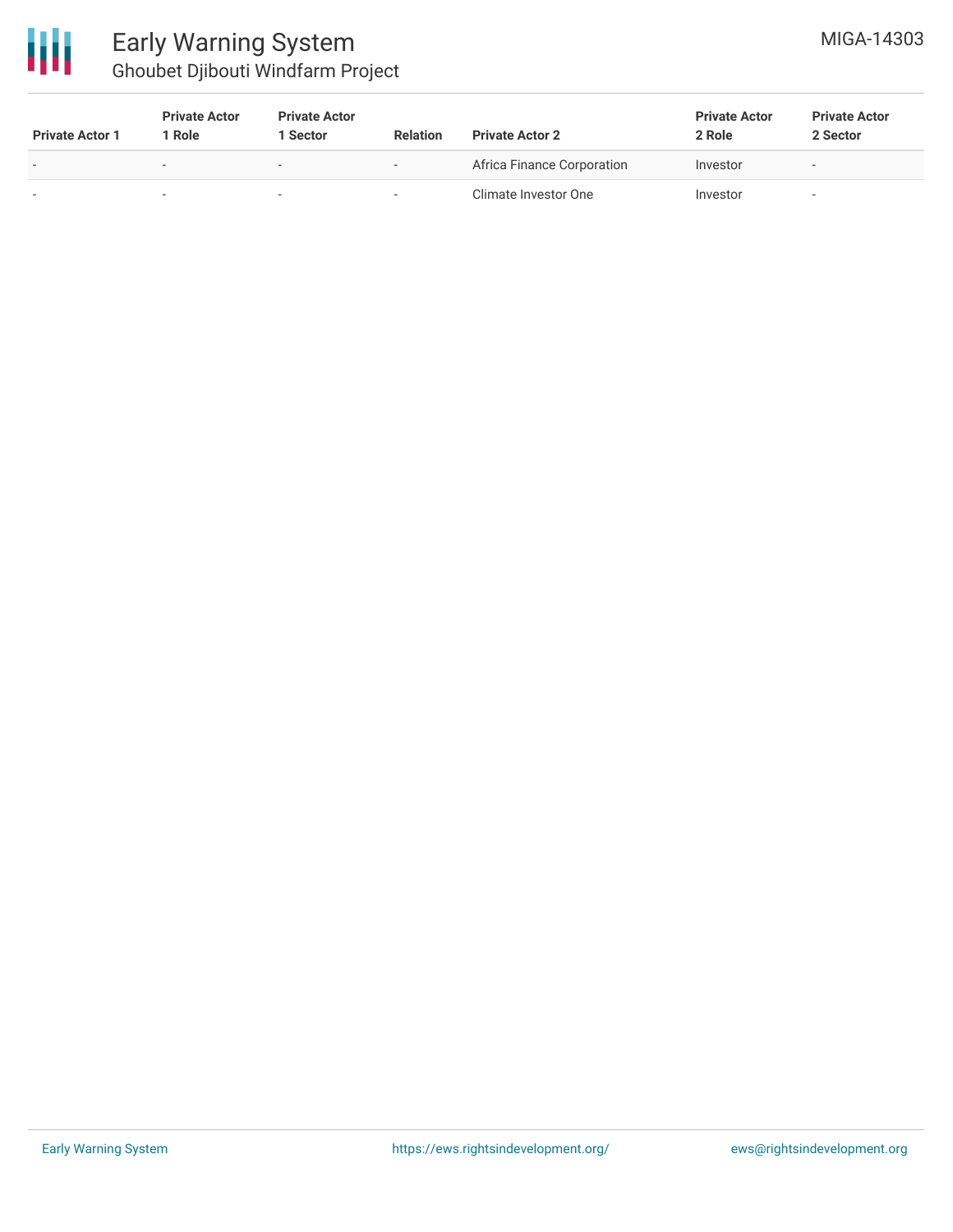

#### **Contact Information**

Djibouti Wind Project Consortium C/O The Project Manager Africa Finance Corporation 3a Osborne Road, Ikoyi Lagos, Nigeria +234 1 279 9600 [info@africafc.org](mailto:info@africafc.org) [www.africafc.org](http://www.africafc.org)

#### **ACCOUNTABILITY MECHANISM OF MIGA**

The Compliance Advisor Ombudsman (CAO) is the independent complaint mechanism and fact-finding body for people who believe they are likely to be, or have been, adversely affected by an IFC or MIGA- financed project. If you submit a complaint to the CAO, they may assist you in resolving a dispute with the company and/or investigate to assess whether the IFC is following its own policies and procedures for preventing harm to people or the environment. If you want to submit a complaint electronically, you can email the CAO at CAO@worldbankgroup.org. You can learn more about the CAO and how to file a complaint at http://www.cao-ombudsman.org/